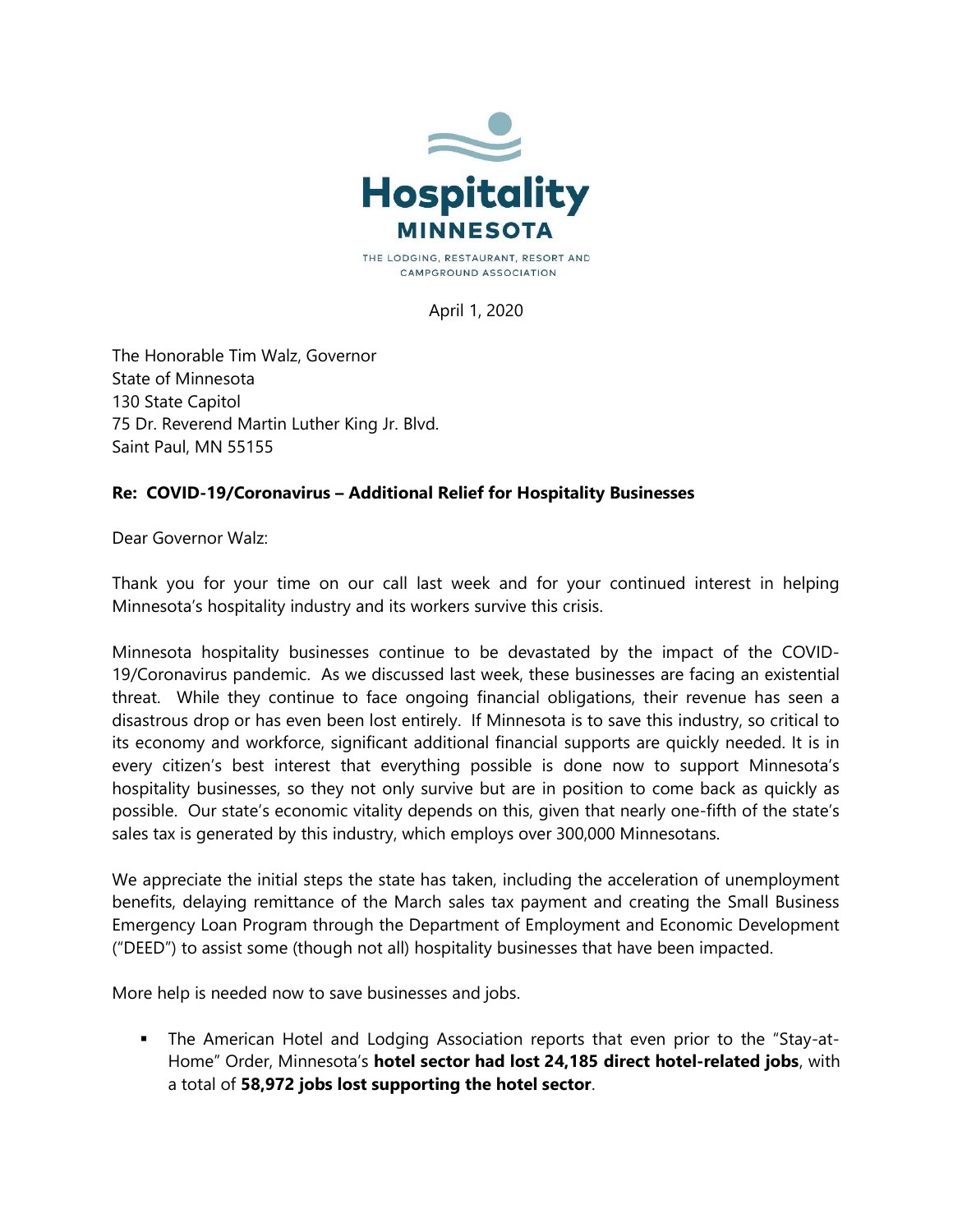- The restaurant industry lost an estimated \$324 million in sales and more than 51,000 jobs during the first 22 days of March.
- Between March 23-26, the National Restaurant Association surveyed 4,500 restaurant operators nationally, and found that in Minnesota, 3% of operators had already been forced to close permanently, and another 11% anticipated having to do so in the next month. These numbers pre-dated the "Stay-at-Home" Order and have undoubtedly been exacerbated within the last week.
- Service industry employers are uniquely impacted by the current market conditions, as well as the "Stay-at-Home" and closure orders of last month. Their revenue is almost entirely dependent on human interactions, social events and the ability of their workers and quests to move about freely. There is no telework option for this industry. With the extremely limited exceptions of providing food to-go or limited lodging/shelter services to either long-term guests or the essential workers (truckers, etc.) that are still allowed to travel, hotels, resorts, campgrounds, and restaurants are effectively shut-down throughout Minnesota.

Operators are faced with mounting financial obligations and no foreseeable means to make up the lost revenue from March-April. It appears increasingly likely they will face steep revenue losses in May-June, even if the current orders are lifted as scheduled. Significant events are being cancelled. Hotels, resorts and campgrounds are already experiencing longitudinal cancellations into the fall. These cancellations include individuals and families from Minnesota and around the country. Large groups are cancelling, and corporate travel is being limited across the country, both now and into the third and fourth quarter.

While the federal Paycheck Protection Program included in the recently enacted CARES Act provides forgivable loan relief up to 250% of monthly payroll (under certain conditions), the time limits and incentive structure pose specific challenges to our operators in Minnesota. Namely, the loan forgiveness provisions in the Program require businesses to rehire and/or maintain employee levels for an eight-week "covered period" that must conclude by June 30, 2020 (and would therefore begin at the latest on May 5, 2020). While hospitality businesses would love nothing more than to be fully re-staffed and operational by the beginning of May though the end of June, this is highly unrealistic given the current circumstances.

Given these conditions, and in order to save this industry, we ask that the State take swift action to provide financial relief through the following measures:

 Expand Minnesota's Small Business Emergency Loan Program. Last week's announcement that Minnesota would provide \$30 million in forgivable loans to eligible businesses impacted by the pandemic was extremely welcome. However, DEED has indicated that hotels, resorts and campgrounds are not eligible for such loans, unless they derive 51% of their income from associated restaurants. We believe this interpretation is short-sighted given that both the State's orders and the market conditions wrought by the pandemic have essentially shut-down these businesses. For example, Thumper Pond, Otter Tail County's largest resort, is shutdown, yet they are currently ineligible for a loan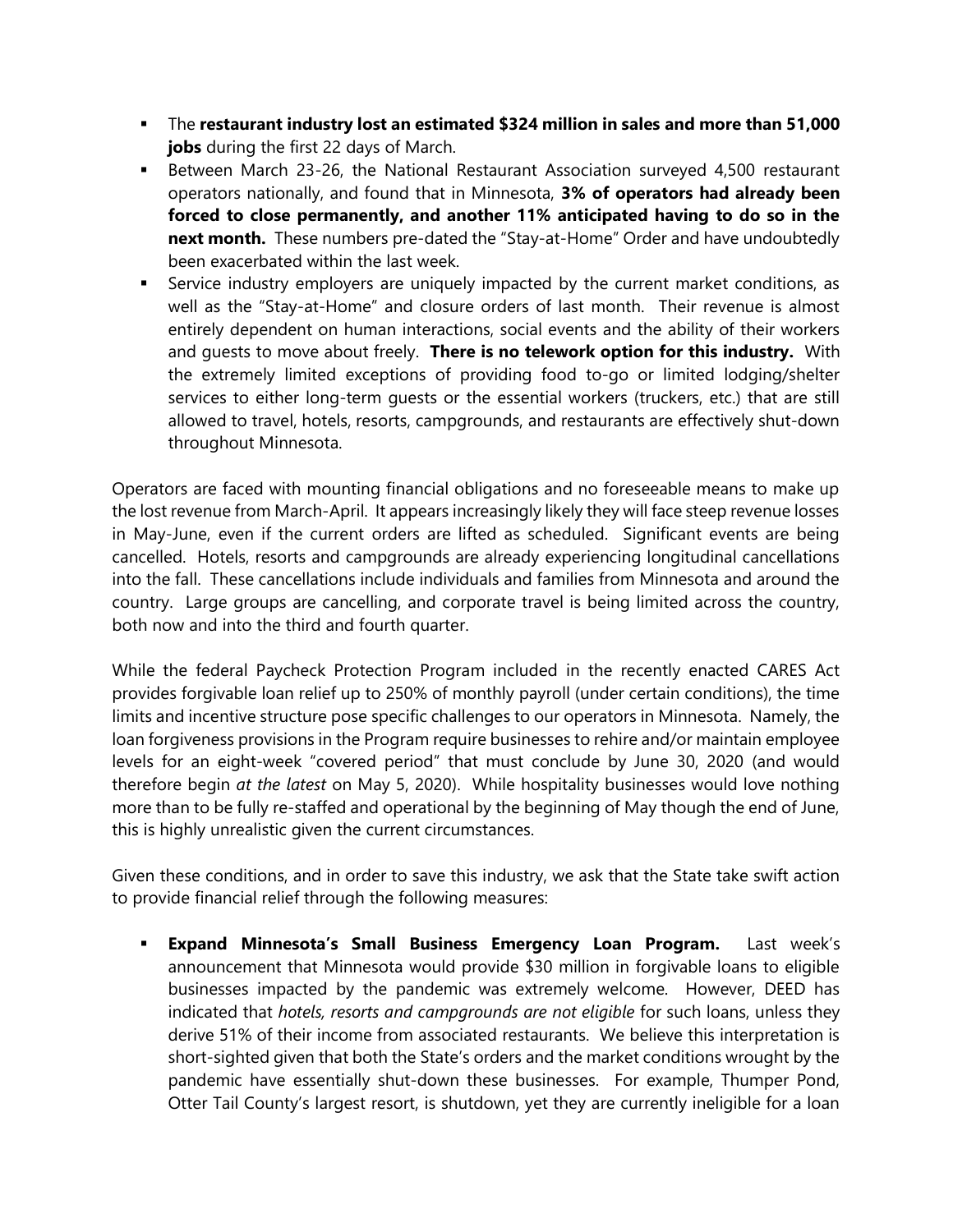through this program. They are not alone. We urge the State to quickly expand the eligibility requirements for this program to include all hospitality businesses that have faced economic injury due to the pandemic, including hotels, resorts and campgrounds. In addition, we believe it is prudent to expand the financial scope of the Program, including both the State's total investment and the maximum loan amount. If the current crisis persists in a manner consistent with the current modeling, hospitality businesses will require more and greater forgivable loan or grant assistance in order to survive. Finally, it is highly likely that the \$30 million in current funding will be exhausted without fulfilling the unmet needs of hospitality (and other) businesses. We strongly encourage the State to consider appropriating additional funding from the current budget surplus, including whether it might use a portion of the \$2.187 billion federal payment to the State via the CARES Act (\$1.2 billion to the State; \$984 million to local governments).

- **Allow Restaurants to Temporarily Provide Alcohol To-Go.** Allowing restaurants to temporarily provide alcohol to-go would provide a much-needed revenue infusion to businesses that are currently cash-strapped. We continue to hear from operators who indicate this may be the difference between whether their business makes it or not. Many other states have already moved to allow such sales given the current economic crisis. Over 17,000 Minnesotans have now signed a petition asking Minnesota to take similar action. We appreciate your comments both publicly and on our call last week that you are open to this course of action in Minnesota and we are hopeful that you will make such a decision quickly. Each day represents a potential for additional revenue to help stay afloat.
- Waive the Remittance of the March and April Sales Tax for Hospitality **Businesses.** We really appreciate your administration's decision to allow operators to delay the March sales tax remittance payment. Given the economic circumstances currently facing hospitality businesses we believe it is entirely appropriate at this time to waive or significantly reduce the payments for March and April and allow these businesses to maintain these funds for short-term cashflow purposes. At a minimum, the State should delay the April and May payments in addition to the March payments.
- Delay May 15 Property Tax Payments for Businesses Impacted by the Pandemic. Given the current economic crisis, many businesses will be unable to pay the May 15 property tax payments or will be significantly challenged to do so. A 60-day delay (or more) would assist these businesses with short-term cash flow and other financial needs. We understand that the Department of Revenue has been consulting with county officials about a potential delay of these payments and we ask that you do everything within your power to make this a reality. Leadership from the executive branch on this issue can help to ensure uniformity across Minnesota's 87 counties.
- **Establish a 90-day Forbearance and Rent Abatement Program.** We ask that the state institute a 90-day prohibition on landlords from terminating or evicting commercial tenants subjected to economic injury due to the pandemic (similar to the protections for residential tenants). We also ask that rent payments be abated during this time, with an